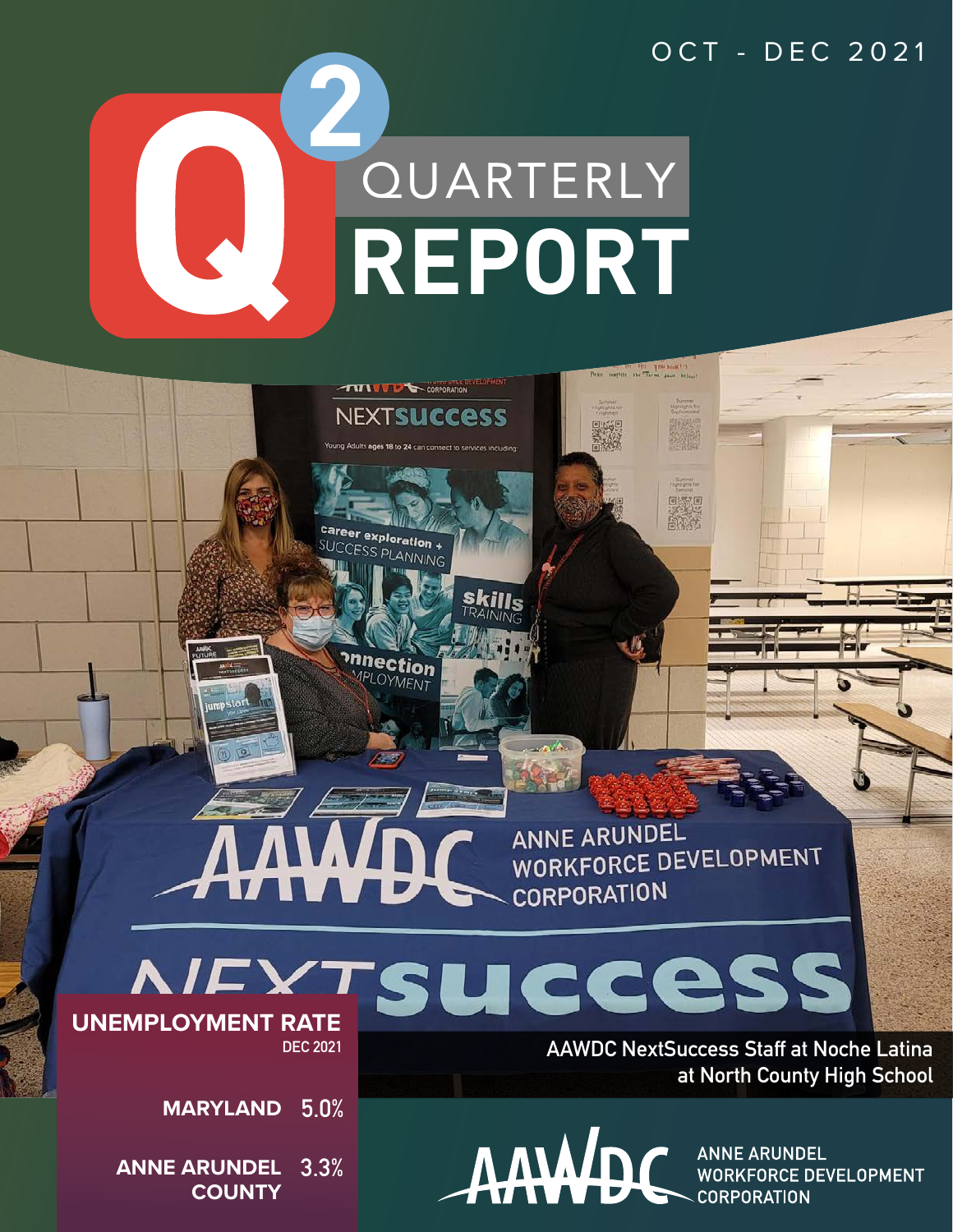## **Fast Stats for Q2**



#### **community services**



#### OCT - DEC 2021



## **Building Success**

"I would like to say thanks to Ms. Banks for her commitment to the people who come to her needing assistance. She encouraged me to look for different positions that I would not have thought of and really encouraged and motivated me through the whole process. Even after I was at my job for 6 months, she still checked in, even throughout COVID-19."

**- Jennifer Glover**

# **Featured Highlight**

### **ft meade moa signing**



AAWDC in partnership with the Anne Arundel County Executive, Howard County Executive, the Howard County Office of Workforce Development, and Ft. Meade held a public signing of the Memorandum of Agreement (MOA). The MOA creates an official partnership between AAWDC, the Howard County Office of Workforce Development, and Ft. Meade to provide workforce development services to Transitioning Service Members, Active-Duty Spouses, and Veterans attached to Ft. Meade. While this is a continuation of the great work AAWDC established under our Military C3 grant, this MOA is the first of its kind at Ft. Meade.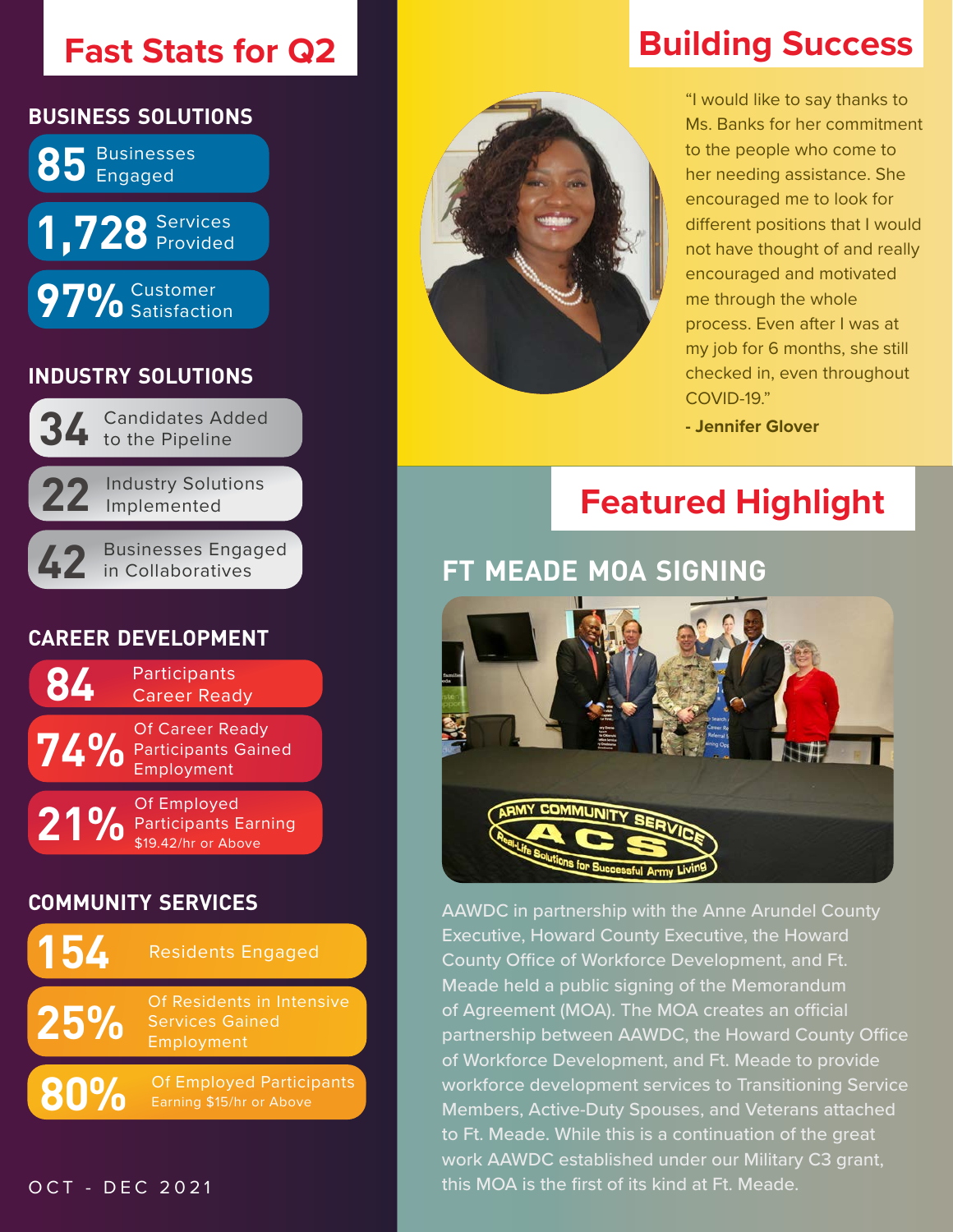# **Notable Highlights OCT - DEC 2021**

## **bus driver bonus program**

**851 Employees Received a Bonus**





AAWDC has partnered with the Anne Arundel County Executive's Office to establish the Bus Driver and Attendant Retention and New Hire Bonus Program to address the workforce challenges Bus Contractors are facing for AACPS bus routes. The bonuses are distributed in three payments with the first retention bonus payments distributed at the beginning of December. AAWDC distributed \$1.8 million to bus contractors to pay 851 employee retention bonuses before the holidays.

### **aacps hiring event**



#### **320 Job Seekers 143 Pre-registered 177 Walk-ins**

AAWDC partnered with AACPS, Anne Arundel County Recreation and Parks, Anne Arundel County Department of Health, and AACPS Bus Contractors to host a school-focused hiring event. The event was held at Severna Park High School and a line of job seekers formed outside of the cafeteria before the event started. Job seeker attendance was high with 414 individuals pre-registering for the event and 320 attending the event. AAWDC and AACPS plan to have another hiring event in the spring. Attendance was high with 414 individuals pre-registering for the event and 320 attending the event. AAWDC and AACPS plan to have another hiring event in the spring.

### **web development training**

Seven students completed training in Web Development in December and are working with their Career Coach and the IT/Cybersecurity Talent Consultant to be connected to employment and Work and Learn opportunities. They will be eligible to sit for HTML, CSS, and JavaScript development and have developed an online portfolio to demonstrate the skills they have learned.